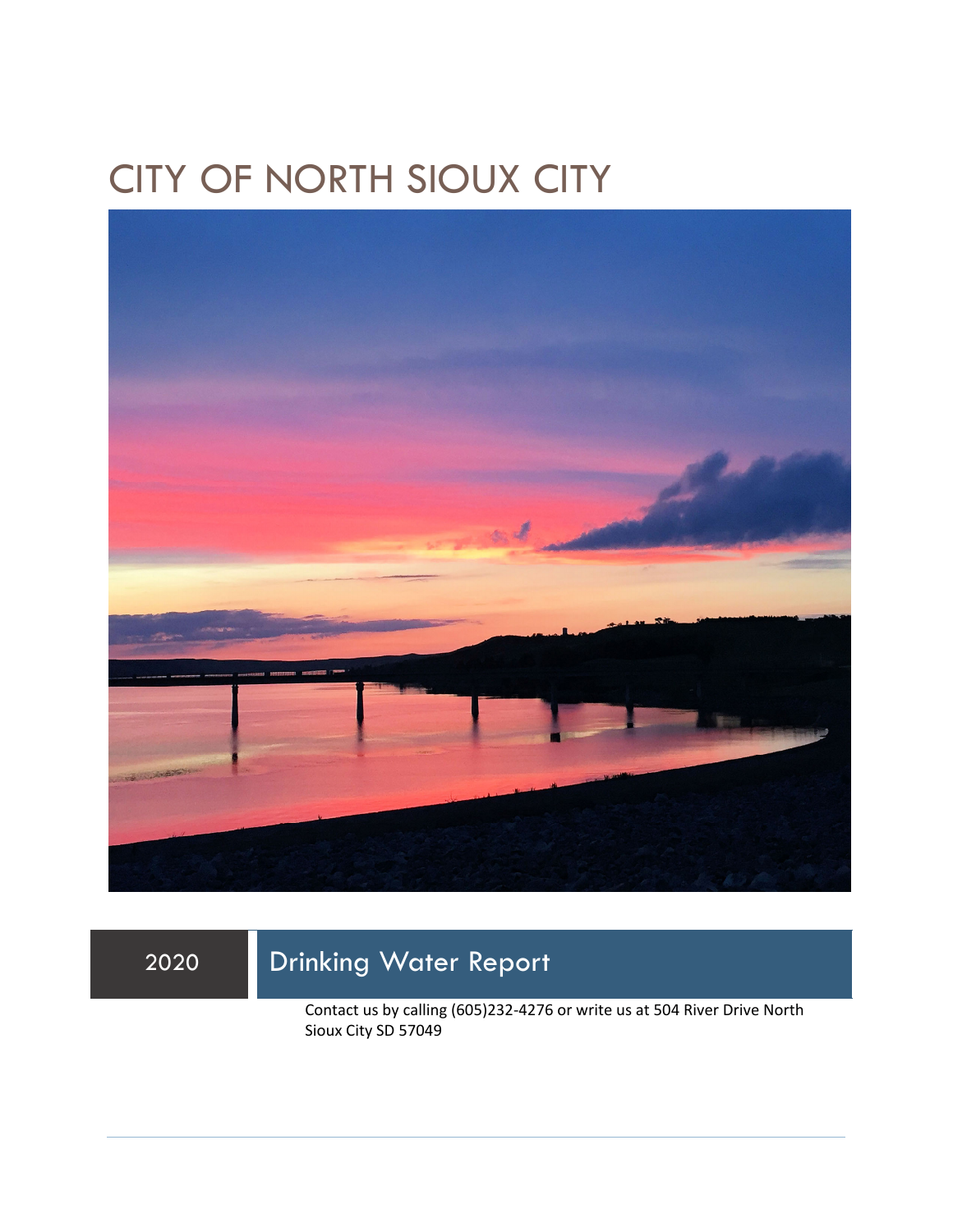# City of North Sioux City

**DRINKING WATER REPORT**  WATER QUALITY



**The City of North Sioux City has supplied twelve consecutive years of safe drinking water to the public it serves and has been awarded the Secretary's Award for Drinking Water Excellence by the South Dakota Department of Environment and Natural Resources. This report is a snapshot of the quality of the water that we provided last year. Included are details about where your water comes from, what it contains, and how it compares to Environmental Protection Agency (EPA) and state standards. We are committed to providing you with information because informed customers are our best allies.** 

#### **Water Source**

We serve more than 2,530 customers an average of 927,000 gallons of water per day. Our water is groundwater that we produce from local wells. The state has performed an assessment of our source water and they have determined that the relative susceptibility rating for the North Sioux City public water supply system is medium.

**For more information about your water and information on opportunities to participate in public meetings, call (605)232-4276 and ask for Mike Hamm.** 

### **Additional Information**

The sources of drinking water (both tap water and bottled water) include rivers, lakes, streams, ponds, reservoirs, springs, and wells. As water travels over the surface of the land or through the ground, it dissolves naturally-occurring minerals, and can pick up substances resulting from the presence of animals or from human activity.

Contaminants that may be present in source water include:

- *Microbial contaminants*, such as viruses and bacteria, which may come from sewage treatment plants, septic systems, agricultural livestock operations, and wildlife.
- *Inorganic contaminants*, such as salts and metals, which can be naturally-occurring or result from urban stormwater runoff, industrial or domestic wastewater discharges, oil and gas production, mining, or farming.
- *Pesticides and herbicides,* which may come from a variety of sources such as agriculture, urban stormwater runoff, and residential uses.
- *Organic chemical contaminants*, including synthetic and volatile organic chemicals, which are byproducts of industrial processes and petroleum production, and can also come from gas stations, urban stormwater runoff, and septic systems.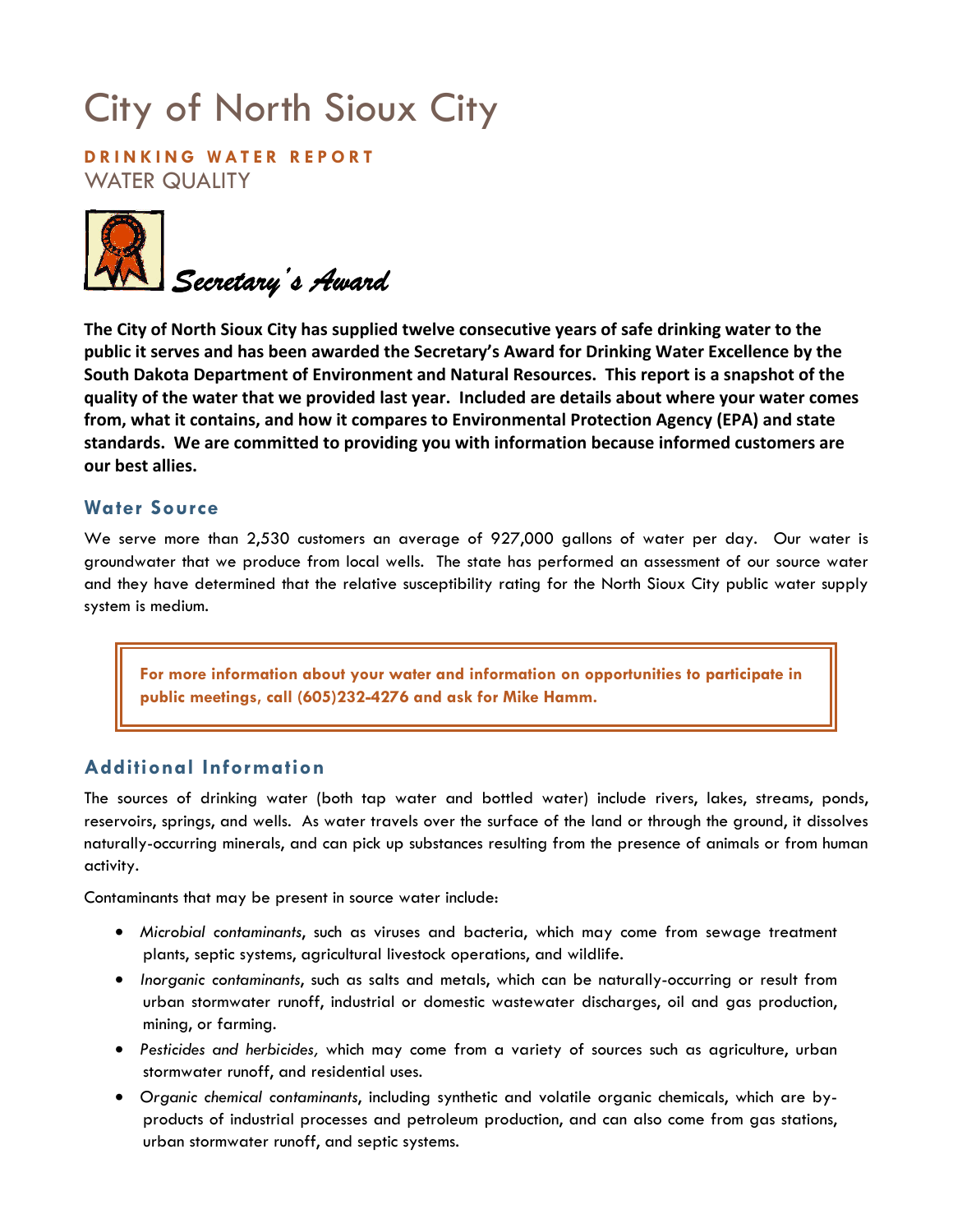• *Radioactive contaminants*, which can be naturally-occurring or be the result of oil and gas production and mining activities.

In order to ensure that tap water is safe to drink, EPA prescribes regulations which limit the amount of certain contaminants in water provided by public water systems. FDA regulations establish limits for contaminants in bottled water which must provide the same protection for public health.

Drinking water, including bottled water, may reasonably be expected to contain at least small amounts of some contaminants. The presence of contaminants does not necessarily indicate that water poses a health risk. More information about contaminants and potential health effects can be obtained by calling the Environmental Protection Agency's Safe Drinking Water Hotline (800-426-4791).

Some people may be more vulnerable to contaminants in drinking water than the general population. Immunocompromised persons such as persons with cancer undergoing chemotherapy, persons who have undergone organ transplants, people with HIV/AIDS or other immune system disorders, some elderly, and infants can be particularly at risk from infections. These people should seek advice about drinking water from their health care providers. EPA/CDC guidelines on appropriate means to lessen the risk of infection by *Cryptosporidium* and other microbial contaminants can be obtained by calling the Environment Protection Agency's Safe Drinking Water Hotline (800-426-4791).

If present, elevated levels of lead can cause serious health problems, especially for pregnant women and young children. Lead in drinking water is primarily from materials and components associated with service lines and home plumbing. The City of North Sioux City public water supply system is responsible for providing high quality drinking water, but cannot control the variety of materials used in plumbing components. When your water has been sitting for several hours, you can minimize the potential for lead exposure by flushing your tap for 30 seconds to 2 minutes before using water for drinking or cooking. If you are concerned about lead in your water, you may wish to have your water tested. Information on lead in drinking water, testing methods, and steps you can take to minimize exposure is available from the Safe Drinking Water Hotline or at *http://www.epa.gov/safewater/lead*.

### **Detected Contaminants**

The attached table lists all the drinking water contaminants that we detected during the 2020 calendar year. The presence of these contaminants in the water does not necessarily indicate that the water poses a health risk. Unless otherwise noted, the data presented in this table is from testing done January 1 – December 31, 2020 The state requires us to monitor for certain contaminants less than once per year because the concentrations of these contaminants are not expected to vary significantly from year to year. Some of the data, though representative of the water quality, is more than one year old.